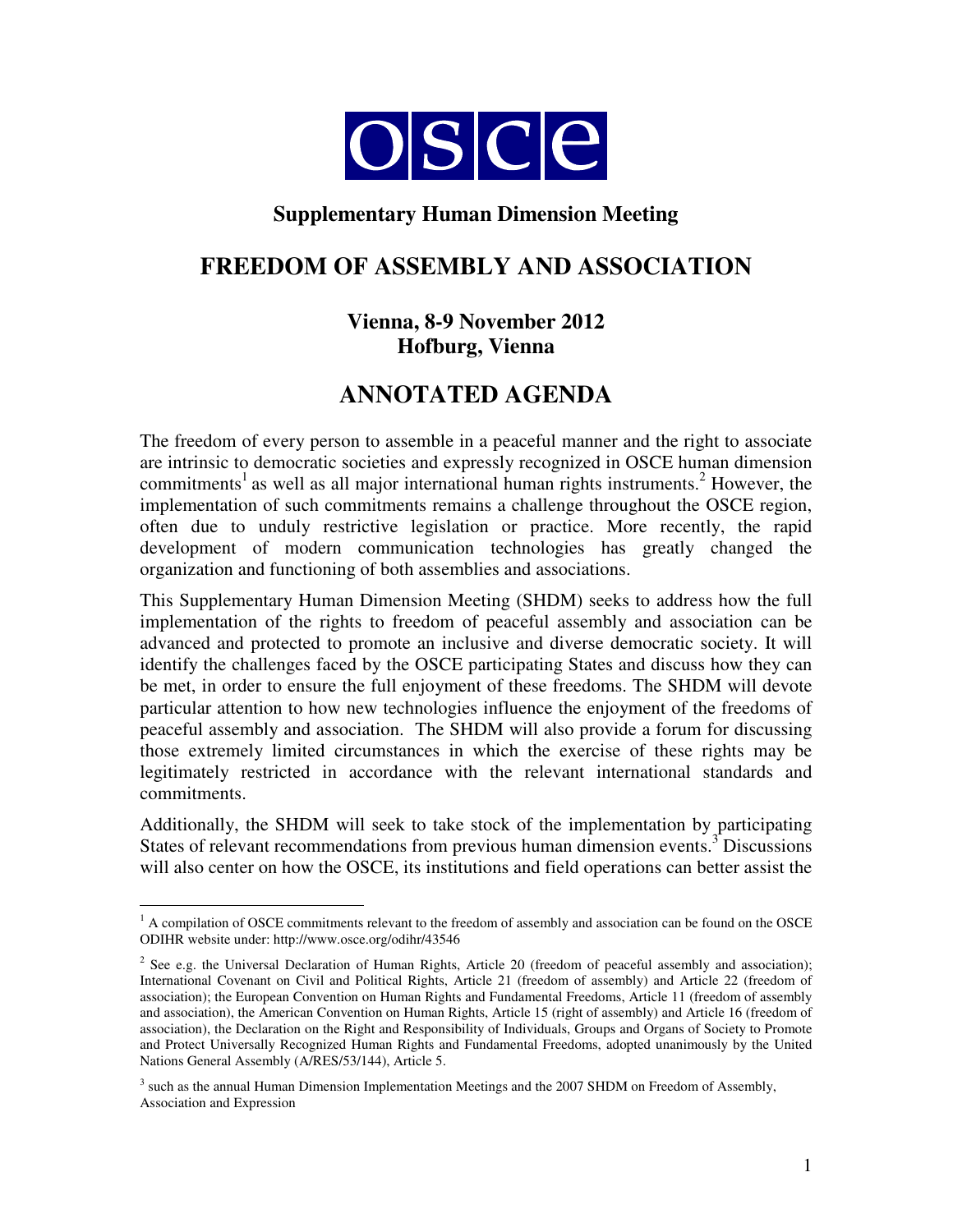participating States in the implementation of their commitments on freedom of assembly and association.

**Day 1: 8 November 2012 15:00 – 16:00 Opening Session 16:00 – 18:00 SESSION I: Freedom of Association: obstacles to the full realization of this right and ways to overcome them**

Freedom of association includes the right to join with others to collectively express, promote, pursue and defend common interests and ideals, forming one of the basic guarantees for participation in a democratic society. Various associations, including nongovernmental organizations and political parties,<sup>4</sup> play an essential role in establishing a sustainable democratic environment, and ensuring active, independent and accountable public engagement in social and political affairs.

The OSCE participating States have the obligation to create an environment, including a legal framework, in which individuals can exercise their right to association, including the right to form, join and participate effectively in associations and non-governmental organizations that seek to promote and protect human rights and fundamental freedoms. However, numerous challenges in the enjoyment of the freedom of association persist throughout the OSCE region.

In a number of participating States, associations are not considered legal if they are not registered, while administrative hurdles often prevent associations from being able to register. At the same time, unclear or restrictive legislation facilitates the suspension or dissolution of associations.

Freedom of association should not be interpreted restrictively as a freedom to found and join registered civic organizations. Unregistered NGOs and informal associations should be protected and allowed to operate freely, while registration procedures should be transparent, timely and non-bureaucratic.

This session will look at the obstacles and challenges to the right to freedom of association, and assess what has been done to implement the OSCE commitments and key human rights instruments, taking into consideration recommendations of previous relevant human dimension meetings. Good practice in fostering the participation in society of a diverse range of groups will be discussed, as well as experiences from the OSCE Partners for Co-operation.

### *Questions for discussion include:*

• What are particular challenges that individuals, groups and authorities face in participating States regarding implementation of the right to freedom of association?

 $\overline{a}$ <sup>4</sup> In the field of political party regulation, ODIHR and the Council of Europe's Venice Commission issued Guidelines on Political Party Regulation in 2011.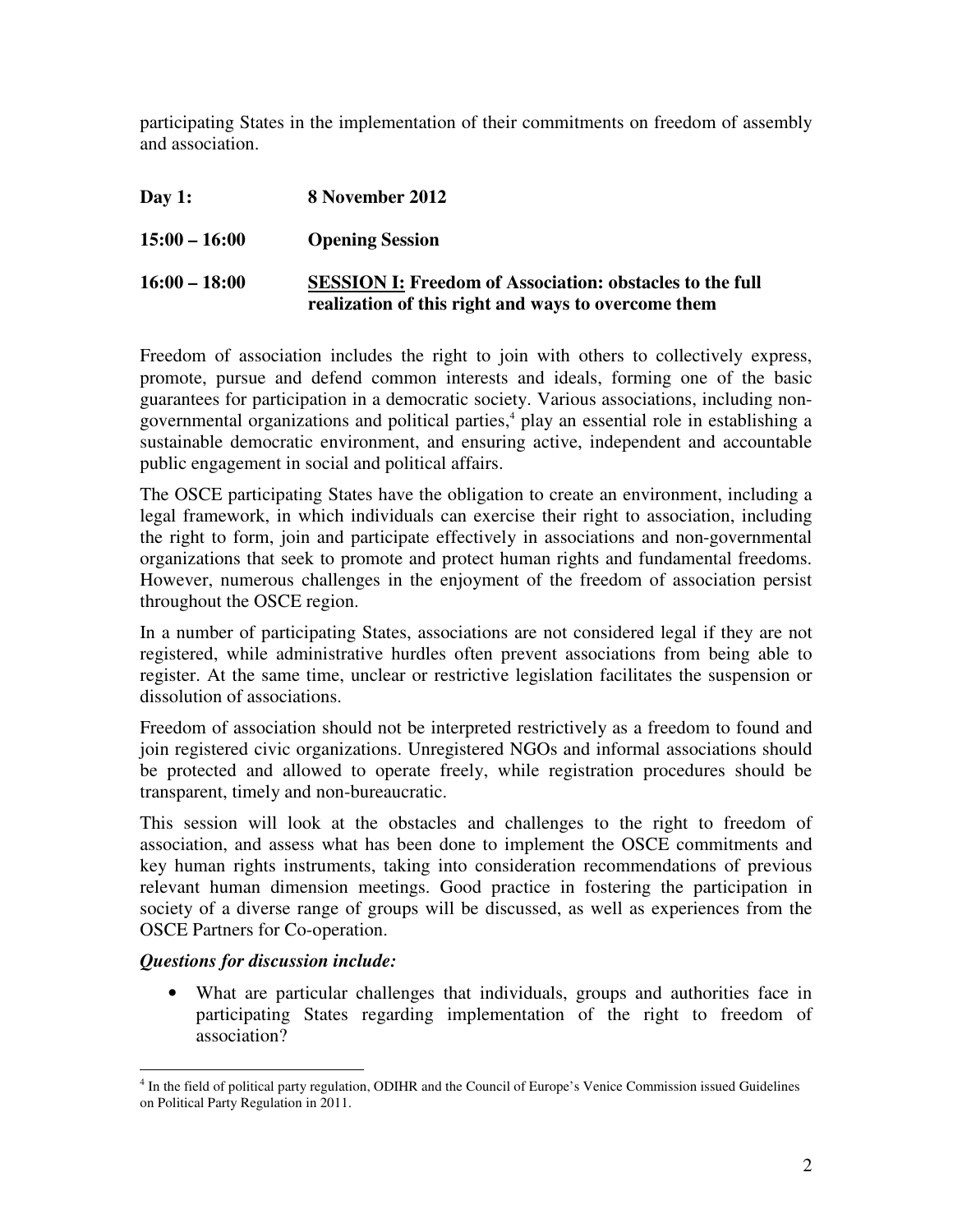- What are the experiences and challenges of participating States in the implementation of recommendations from previous OSCE human dimension meetings? What should the OSCE participating States do to further promote the effective exercise of the freedom of association?
- What legislative and practical impediments do public associations face? What is the scope of proper national regulation of organizations which are multi-national or which have links abroad?
- How should the OSCE participating States address the issue of financing of associations, including the treatment of donations from foreign sources to a domestic public association?
- How can the right to an effective remedy against undue State interference be ensured?
- How can the OSCE and other international organizations assist in promoting the exercise of this freedom?

### **Day 2: 9 November 2012**

### **10:00 – 12:00 SESSION II: Freedom of Peaceful Assembly: new challenges and opportunities for dialogue**

The OSCE participating States have committed themselves to guarantee the freedom of peaceful assembly, which is a cornerstone of any democratic society underpinning the exercise of a broad range of other civil and political rights. Individuals may assemble peacefully for a wide range of purposes, including to participate in the economic, social and cultural life of their societies as well as to express their views on domestic or international developments, policies, or political matters. Peaceful protests often play an important role in expressing public concerns, reducing the risk that conflicts escalate into violence and providing an opportunity for dialogue with authorities. The approach authorities take in the regulation of peaceful assemblies is a litmus test of their overall respect of human rights.

In numerous OSCE participating States, restrictions to the right to assemble exist in the form of obstructive, lengthy and non-transparent notification or authorization procedures, bans on spontaneous assemblies and on assembling in certain locations, restrictive policing practices, as well as disproportionate administrative or criminal liabilities for organizers or participants of assemblies.

Yet the main principles underpinning this right are explicit: there should be a presumption in favour of holding assemblies, and the State has a positive obligation to protect peaceful assembly. These, as well as the principles of legality, proportionality, non-discrimination and good administration should clearly be articulated in national legislation.<sup>5</sup> While the freedom to assemble may be subject to reasonable restrictions,

 $\overline{a}$ 5 OSCE/ODHIR-Venice Commission Guidelines on Freedom of Peaceful Assembly, pars 2.1-2.6.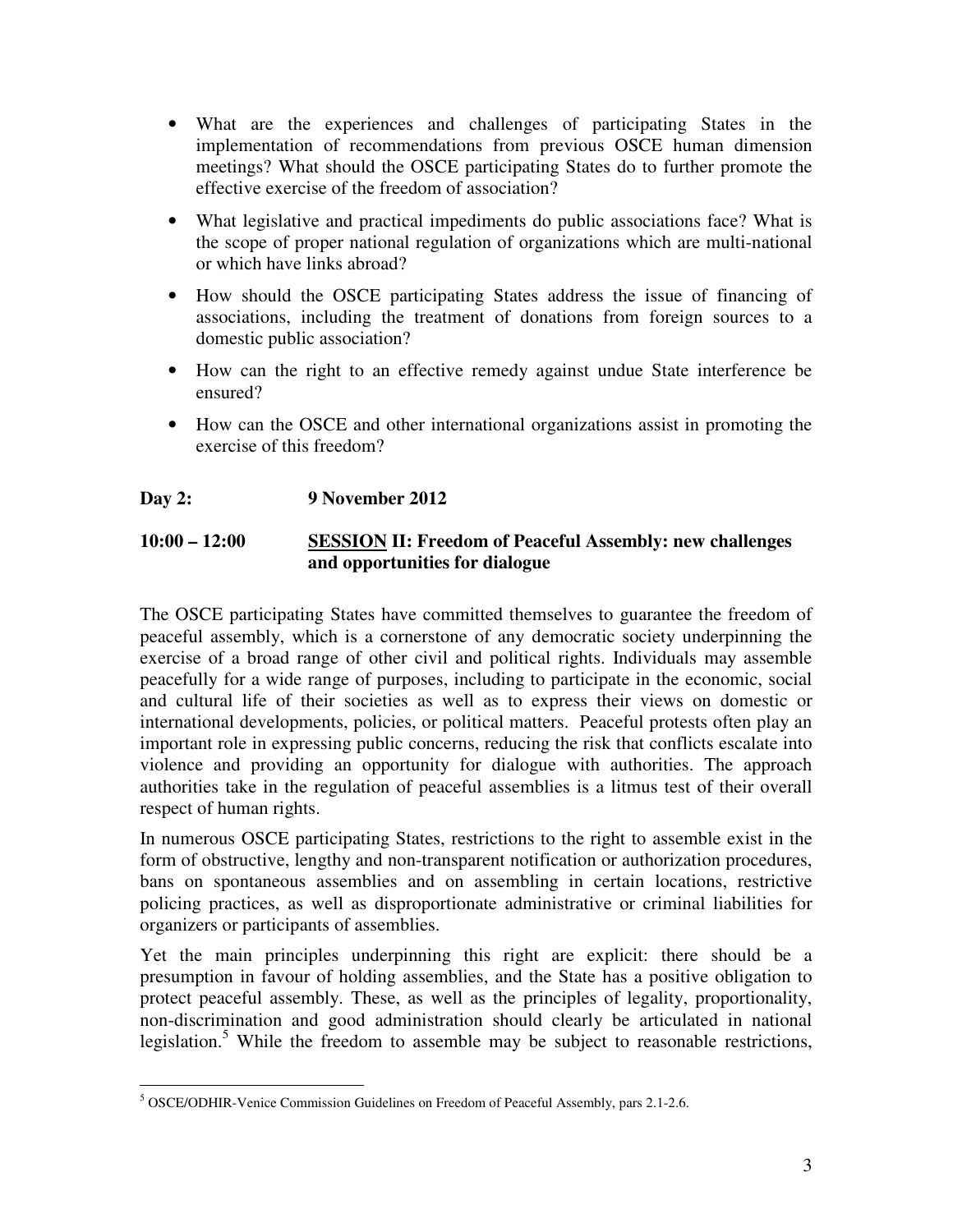these may not interfere with the message communicated by the assembly, and may only be imposed for legitimate reasons based on the principle of proportionality. This has been reiterated on numerous occasions by ODIHR and its Panel of Experts on the Freedom of Peaceful Assembly in reviews of draft and existing legislation of OSCE participating States pertaining to this right.

To support participating States in the implementation of their freedom of peaceful assembly commitments, ODIHR has monitored public assemblies in 11 OSCE participating States in 2011-2012. A thematic report including the monitoring results and highlighting emerging trends, good practices and challenges in facilitating and policing public events throughout the OSCE area, will be launched on the margins of this SHDM.

This session will seek to identify key obstacles and newly emerging challenges to the full exercise of the right to freedom of assembly, discuss current trends across the OSCE region and existing good practices developed in the OSCE participating States as well as the OSCE Partners for Co-operation.

## *Questions for discussion include:*

- How have participating States implemented the relevant recommendations from previous OSCE human dimension meetings? What should the OSCE participating States do to further promote the effective exercise of the freedom of peaceful assembly?
- How can the OSCE and other international organizations assist the participating States in promoting the exercise of the freedom of peaceful assembly?
- What impact do legal and regulatory frameworks have on the enjoyment of this freedom, and are they in line with OSCE commitments and relevant international standards? In particular, do penalties for violation of public assembly laws follow the principle of proportionality?
- What challenges do assembly organizers face in the OSCE region and how can they be tackled? How can the right to an effective remedy for undue State interference with the exercise of the right to peaceful assembly be ensured?
- What policing practices have been developed to uphold the exercise of freedom of assembly for participants in all peaceful assemblies, whether notified or not? How do State responses to peaceful protest, including by the police, either facilitate further dialogue or trigger potential tension?
- How can dialogue between groups seeking to exercise the right to freedom of assembly and the authorities be promoted? How can such dialogue reduce the risk of violence and help to facilitate the exercise of the right to peaceful assembly?
- To what extent should OSCE participating States facilitate peaceful protests involving the establishment of camps, tents or other semi-permanent structures?
- How can independent monitoring contribute to the effective enjoyment of freedom of assembly and how can participating States facilitate such monitoring?
- How can the right to an effective remedy for undue State interference with the exercise of the right to peaceful assembly be ensured?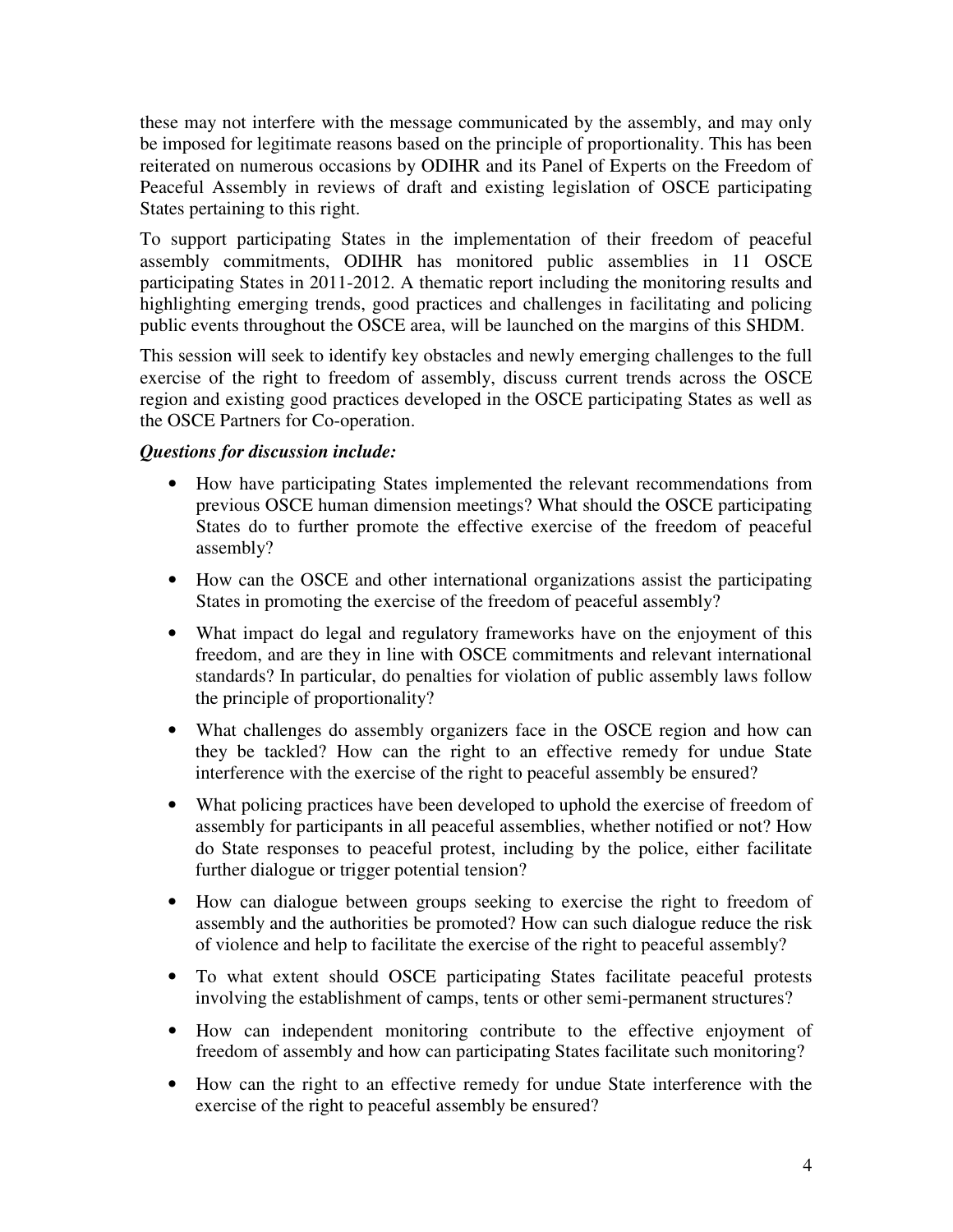#### **12:00 – 14:00 Lunch**

#### **14:00 – 16:00 SESSION III: Freedom of Peaceful Assembly and Association: the role of new technologies**

New information and communication technologies have profound effects on the realization of human rights and freedoms. The Internet has reduced barriers for forming, joining and participating in all forms of associations, such as NGOs and political parties. The costs of outreach to new (potential) members have been lowered and geographical barriers have been reduced. Active participation in associations has been made easier through online activity, reducing travel and participation costs. Many traditional activities of political parties, NGOs and other associations are or will be exercised online in the future. These activities include registering, collecting signatures, fundraising, making and accepting donations, joining associations, and participating in policy discussions and decision-making processes. New technologies increase transparency and accessibility of all forms of associations, but also lead to an increased need for data protection and privacy rights.

The events of the so-called "Arab Spring" or "Occupy movements" clearly displayed the powerful impact new technologies can have on the organization of protests. Social network tools were used extensively by these movements to exchange information, organize demonstrators, document events, and broadcast these to the world. As in the case of associations, new technologies have also had a dramatic impact on the organisation and management of assemblies, reducing financial and geographical barriers, and providing tools for direct global communication, affecting international public opinion and decision making. New technologies also facilitate the organization of alternative forms of assemblies (such as clapping or silent protests). While many States continue to impose disproportionate sanctions on organizers of public assemblies for their failure to comply with legal requirements for assemblies, new social network tools greatly facilitate the organization of assemblies, making it more difficult to identify organizers.

Finally, developments in recent years have demonstrated that authorities may use new information and communication technologies not only to facilitate but also to monitor, impede, or interfere with the exercise of the rights to freedom of association and peaceful assembly. This session will seek to identify newly emerging technological challenges to the full exercise of the freedoms of peaceful assembly and association, as well as opportunities to ensure that technology is used, by all actors involved, to promote the enjoyment of these freedoms across the OSCE region.

#### *Questions for discussion include:*

• How do new technologies, including social media, change the organization and format of associations and assemblies?